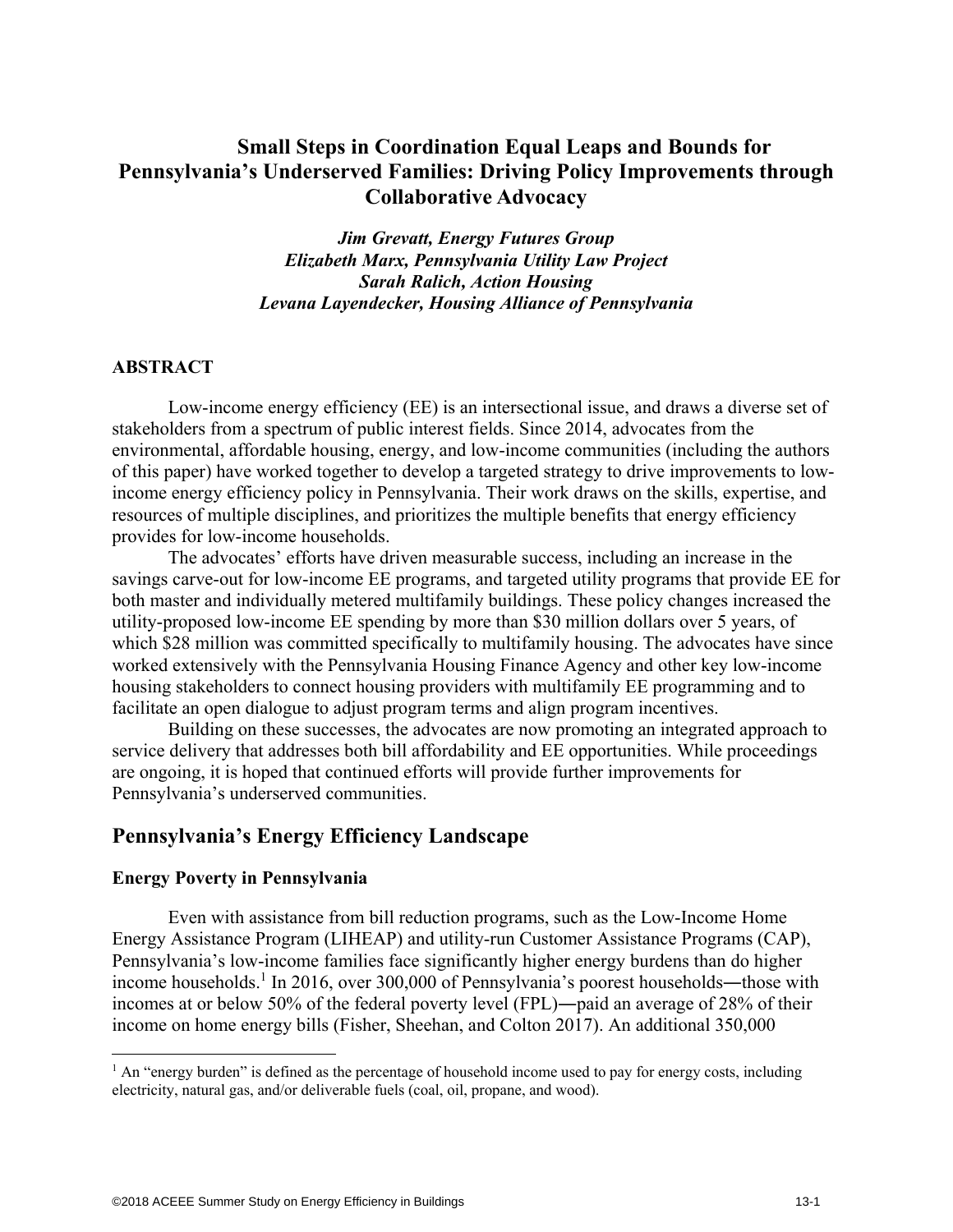Pennsylvania households between 50-100% FPL paid an average of 15% of their income on home energy bills (Fisher, Sheehan, and Colton 2017). To be affordable, *combined* rent and utilities should not exceed 30% of a household's income (HUD n.d.). Low-income households facing high energy burdens often go without food, medicine, and other basic necessities to afford heat and electricity, while others forego adequate heat and electricity in order to afford basic necessities (NEADA 2011). This sort of deprivation has a direct and often long-term impact on the physical and mental health of low-income families, particularly children, and works to continue the cycle of poverty (Hernandez 2016; Drehobl and Ross 2016).

The need for affordable housing is a significant and growing concern in Pennsylvania. Not surprisingly, the families and individuals most in need of affordable housing are also most affected by high energy costs. Older affordable multifamily (AMF) buildings, which house a large number of low-income households across the state, often have deferred maintenance, are energy inefficient, and lack the necessary funds for improvement. There are over 370,000 AMF units in Pennsylvania, which collectively could reduce annual electricity usage by 25%, reduce gas usage by 13%, and realize \$3.30 in benefits for every \$1.00 invested in multifamily energy efficiency upgrades over a 20-year period (EEFA 2015).

### **Legal and Political Landscape for Energy Efficiency Programming**

The Act 129 Energy Efficiency and Conservation (EE&C) Program, the Weatherization Assistance Program (WAP), and the Low-Income Usage Reduction Program (LIURP) all provide low-income EE programming in Pennsylvania. Each is subject to a unique set of governing laws, regulations, and policies.

**Act 129**. Act 129 was passed in 2008, and imposed a number of electric utility reforms, including comprehensive energy efficiency requirements. Initially, Act 129 required each large electric distribution company (EDC)<sup>2</sup> to reduce consumption by at least 1% by May 31, 2010, and 3% by May 31, 2013. Thereafter, the Act empowered the Pennsylvania Public Utilities Commission (PUC) to assess the ongoing potential for cost-effective energy efficiency programming, and set additional periodic reduction targets as appropriate.<sup>3</sup> Each EDC was required to develop an EE&C Plan, subject to PUC approval and oversight, to meet the established standards (Act 129 2008).<sup>4</sup> The Act is being implemented in multi-year Phases, with implementation currently in Phase III.

**Phase I.** The PUC issued its Phase I Implementation Order on January 16, 2009 (Pa Public Utility Commission 2009). The Order required utilities' EE&C Plans to include "proportionate" measures for *residential* low-income consumers, but did not impose a specific savings target. The Order also required the utilities to achieve a minimum of 10% of its

<u>.</u>

<sup>&</sup>lt;sup>2</sup> The EDCs subject to Act 129 include PECO, PPL Electric; Duquesne Light Co.; and the four First Energy Companies (Metropolitan Edison, Penn Power, Penelec, and West Penn Power).

 $3$  Act 129 capped spending at 2% of a utility's respective 2006 jurisdictional revenue.<br> $4$  Among the most critical requirements in the Act was a mandate that a "proportionate"

Among the most critical requirements in the Act was a mandate that a "proportionate" number of measures be available for low-income households at or below 150% of the federal poverty level, as well as the obligation to "coordinate measures" with other utility, state, and federal-level EE programs.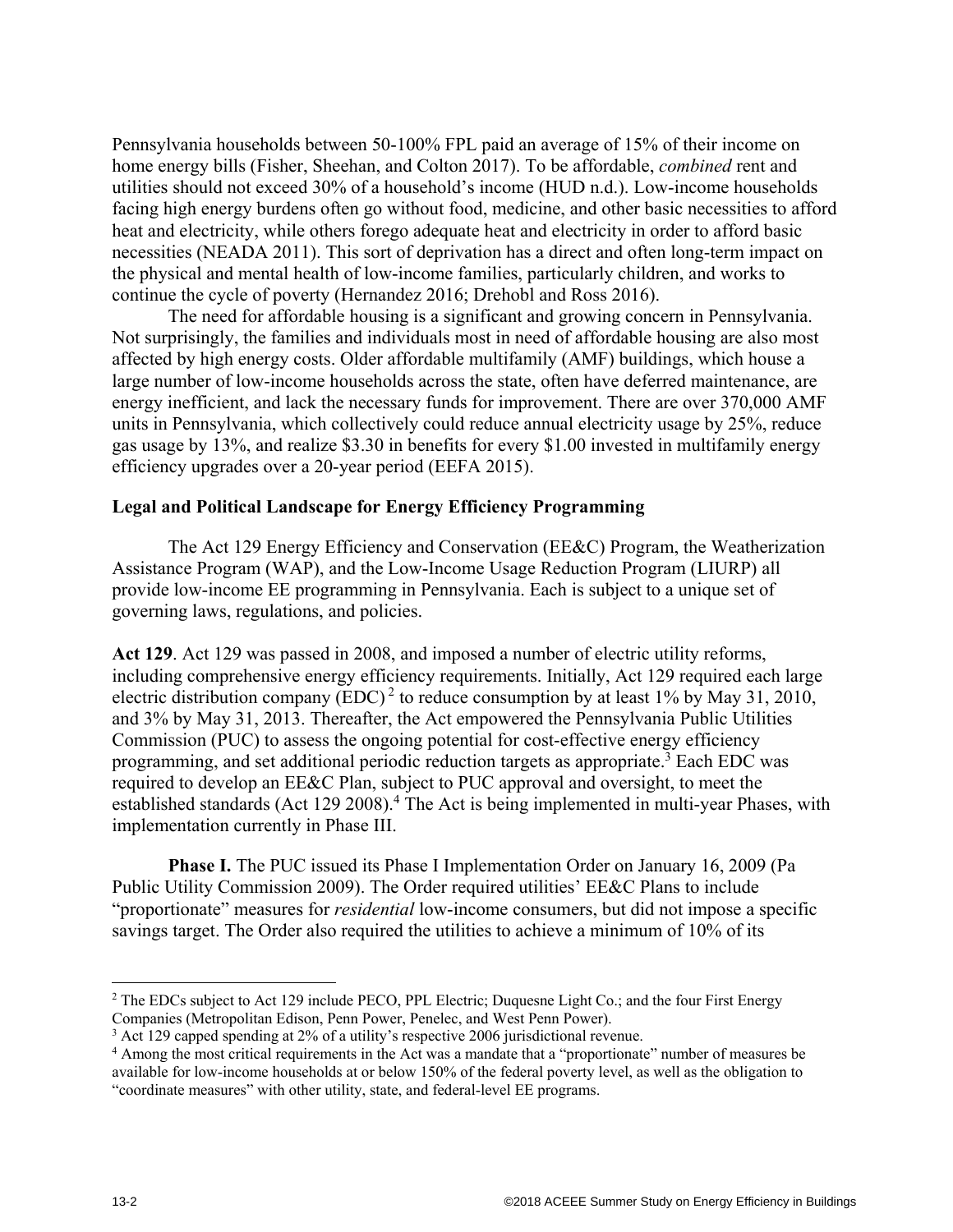Commercial and Industrial (C&I) savings from government and nonprofit customers (Act 129 2008; Pa Public Utility Commission 2009).

Because Phase I low-income programming was funded through residential class charges, low-income program dollars could only serve residential customers. This meant that only *tenantpaid*, *individually-metered* multifamily units could be served through Phase I low-income programs. But because the margin of savings is often very small for individual units, AMF tenants are not likely to participate on their own. And, because property owners either do not see bill savings for their tenants as worth the trouble or lack the resources, they are often not willing to coordinate building-wide program participation. Master-metered multifamily buildings could theoretically access C&I programs to treat common areas and master-metered units, but the costsharing thresholds in Phase I were onerous enough to rule out participation by most AMF owners, many of whom lack capital to invest in energy efficiency upgrades.

**Phase II.** The PUC's Phase II Implementation Order established a specific low-income savings target of 4.5% of total portfolio savings, but did not change its residential-only limitations. It also expressly encouraged EDCs "to give special emphasis and consideration to multifamily housing within the government/educational/nonprofit sector and to reach out to the Pennsylvania Housing Finance Agency (PHFA) for assistance and coordination of efforts." The PUC recognized that AMF properties have been "underserved due to barriers and issues with metering classification", and that it "has the potential to provide significant energy savings and to address aging multifamily housing stock within the state" (Pa Public Utility Commission 2012). Despite the PUC's stated encouragement for AMF programming, the utilities' Phase II Plans by and large failed to adopt programming capable of overcoming the split-incentive issues inherent in serving this unique building type.

**Phase III.** Covering the period from 2017 through 2022, Phase III both increased the low-income savings target to 5.5% of total portfolio savings and made important clarifications to what types of programs would qualify to be counted towards this requirement. The EDCs agreed to several requirements designed to improve MF program services, but the Commission declined to establish specific MF savings requirements, citing the lack of data needed to determine what such a target should be.

**Weatherization Assistance Program (WAP).** The Weatherization Assistance Program (WAP) is a federal program to assist low-income households to decrease household energy costs, administered in Pennsylvania by the Department of Community and Economic Development (DCED). In 2009, Pennsylvania received an influx of \$252.8 million over five years to support and expand WAP. PHFA was awarded \$22.5 million from DCED to administer its Preservation Through Smart Rehab program (CBEI 2014). Over five years, this program upgraded 8,288 units and 109 properties. WAP funding from the American Recovery and Reinvestment Act of 2009 (ARRA) concluded in 2012, creating a dearth of low-income energy efficiency programming in the state, particularly for AMF buildings (Pa DCED 2009**)**. Pennsylvania's normal WAP budget is approximately \$14 million.

**Low-income Usage Reduction Program (LIURP).** Every large regulated electric and natural gas company in Pennsylvania is required to operate a Low-Income Usage Reduction Program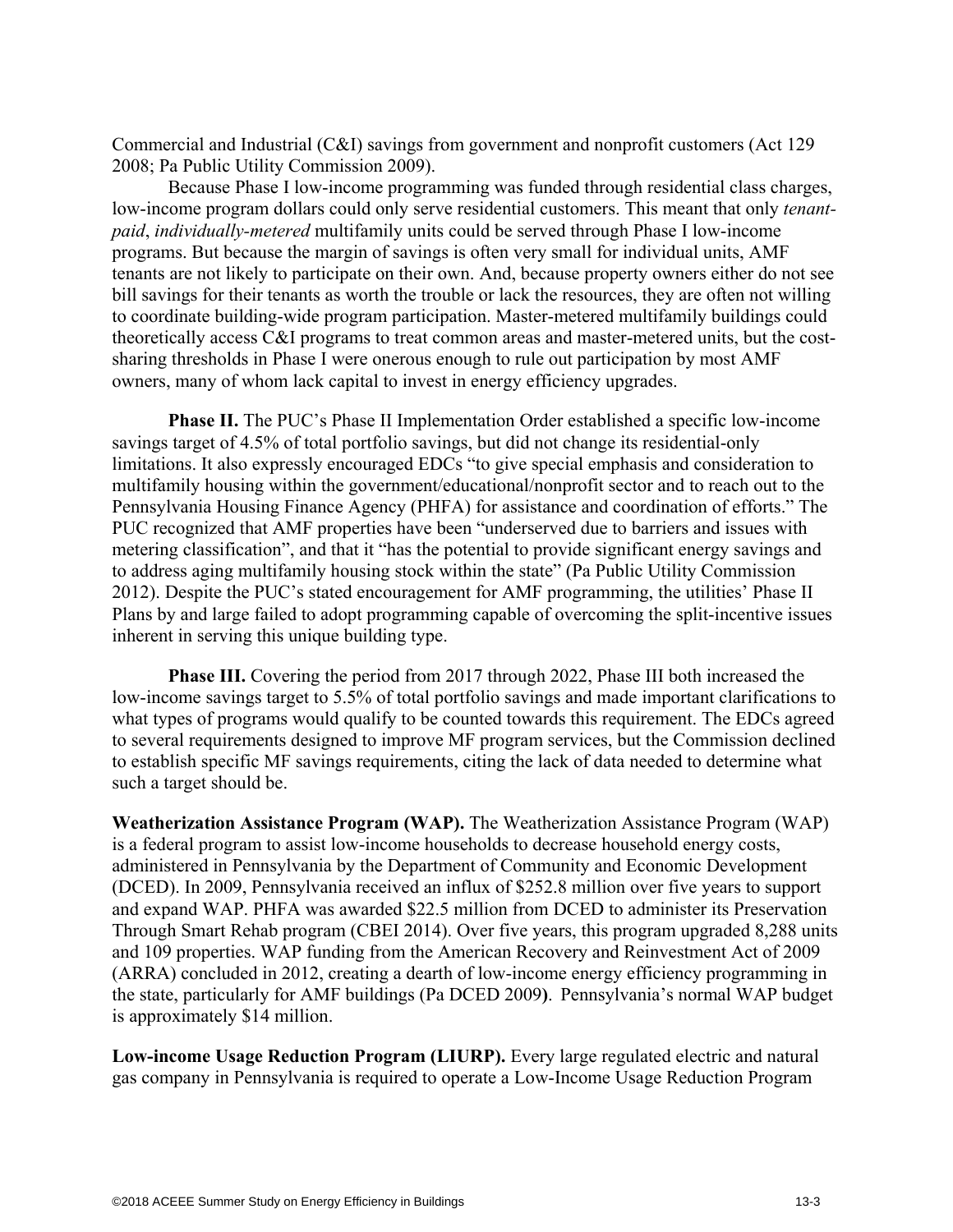(LIURP), which provides comprehensive energy efficiency and weatherization services to lowincome residential consumers with higher than average usage (Pennsylvania Code 1993). The program is open to owners and tenants; however, homes must meet a usage threshold in order to qualify. AMF tenants are most often excluded from participating in LIURP because of the usage threshold, even when they have higher usage compared to similarly-sized single-family homes.

# **PA EEFA**

The PUC was in the early stages of planning for Phase III of Act 129 in 2014 when the Pennsylvania Energy Efficiency for All (PA EEFA) coalition was created to improve, and increase the availability of low-income energy efficiency in Pennsylvania. PA EEFA was formed based on the fundamental assumption that more can be achieved by working together than by working separately. However, this coalition is unusual because, from the beginning, it included low-income energy advocates, environmental advocates, and housing providers who came together to find where their missions intersect.

The goal of the coalition is to address energy efficiency for AMF housing. Currently PA EEFA consists of the following organizations:

- **Energy Efficiency:** Keystone Energy Efficiency Association (KEEA)
- **Low-income Consumer Advocates:** Pennsylvania Utility Law Project (PULP)
- **Affordable Housing:** Housing Alliance of Pennsylvania, ACTION Housing, Regional Housing Legal Services (RHLS)
- **National Organizations:** Natural Resources Defense Council (NRDC), National Housing Trust (NHT)

Many opportunities arise from the effective issues communication in the group, without which the opportunities for policy growth would not be as obvious. The expertise shared amongst the members helps to better inform the efforts of each in their respective sphere. In Pennsylvania there have been regulatory and other proceedings in which PA EEFA has had opportunities to provide recommendations and to influence improved outcomes. The fact that the utility commission in particular has provided such opportunities is critical to PA EEFA's ability to encourage positive change.

## **Diverse expertise allows PA EEFA to play in a variety of venues**

Having diverse partners at the table helps the coalition to be most effective. NRDC and NHT bring familiarity both with how the issues around AMF EE are addressed in other states, and with the federal legislative landscape. PULP is plugged into the regulatory framework for utilities related to low-income energy issues, including EE. KEEA and NRDC know what's going on at the Statehouse and bring potential threats and opportunities to the PA EEFA table for discussion. Action Housing and the Housing Alliance are up to speed on issues that are specific to AMF, and in particular provide valuable insight into how well EE services are working from the property owners' perspectives.

The group continues to evolve and grow as new obstacles to increasing energy efficiency come into view. As actions were implemented to work with utilities on increasing their outreach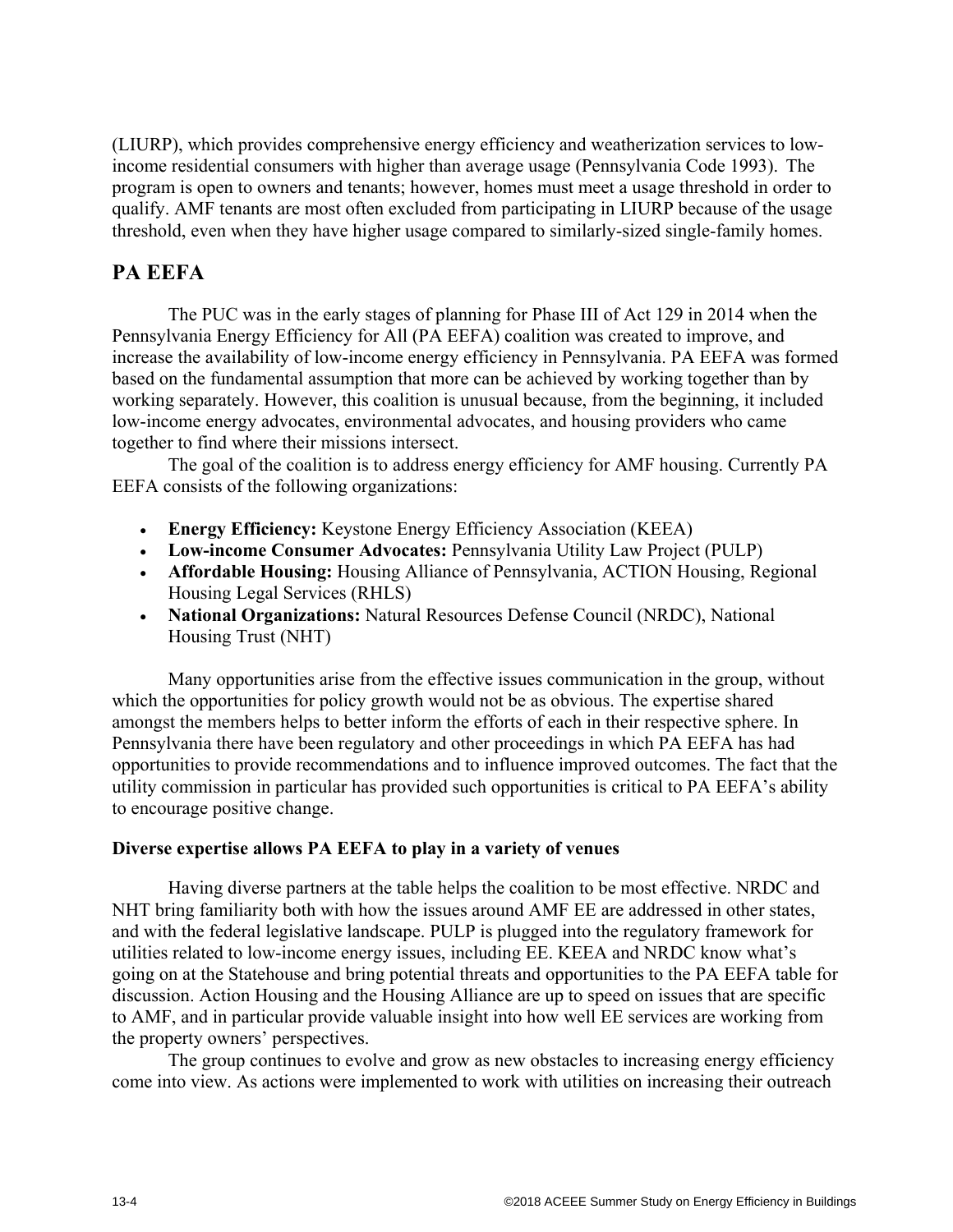to multifamily properties, it became clear that additional partners were needed to facilitate those relationships. For example, after the first year, the Housing Alliance of Pennsylvania was added to bring more multifamily housing providers and building managers to the table. Since then, communication with multifamily providers has increased. The coalition continues to make progress as a result of this unique collaboration and plans to continue to solicit new partners that can help to move the work forward.

### **Focus on shared objectives rather than on resolving divergent perspectives**

PA EEFA gains strength by coalescing around the policy areas where there is agreement, while accepting that there will be differences of opinion in other areas that will be best addressed by coalition members individually. To this end, PA EEFA created "Principles of Partnership" that have guided the coalition's work, including helping to steer through challenging areas of disagreement. Members continue to work on other issues that are important to them even when where there is not agreement on a preferred policy approach within PA EEFA. Deciding to put aside the few areas of difference to focus on the many areas of agreement allows PA EEFA to strengthen policies that support the health, safety, and welfare of low-income Pennsylvanians.

On-bill financing is one area in which members of PA EEFA have differing points of view. On-bill financing is often touted as one of the only tools that can overcome the challenges associated with complex MF investment structures that preclude owners from taking on additional debt for financing EE improvements. However, low-income advocates see the potential negative impact such a program could have on low-income utility customers in Pennsylvania by creating high-risk debt, which could lead to loss of utility service for failure to pay the portion of the utility bill that is related to financing the efficiency improvements, rent increases that might result from an owner's desire to offset higher bills due to financing efficiency improvements, and potentially even eviction for non-payment if promised savings do not materialize. As a result, the coalition decided to table the discussion of on-bill financing rather than advocate for it collectively.

### **Geographic reach of members allows statewide approach**

Pennsylvania is a large state, and advocates in Pittsburgh won't always know what is happening on the AMF front in Philadelphia or Harrisburg. Because PA EEFA members come from all corners of the state, the coalition is much more able to address AMF issues on a statewide, rather than only a local basis. The level of information exchange in PA EEFA improves both the quality and consistency of AMF solutions.

### **Stepping back to consider the big picture**

Individual PA EEFA members work in or are affected by policy and regulatory decisions in different arenas, and so members are able to share information that others might not be aware of. The coalition can then collectively step back to consider how improvements in policy in several related forums can work together to improve the overall picture for AMF EE. While the benefits of this approach will take time to realize, PA EEFA has made efforts to influence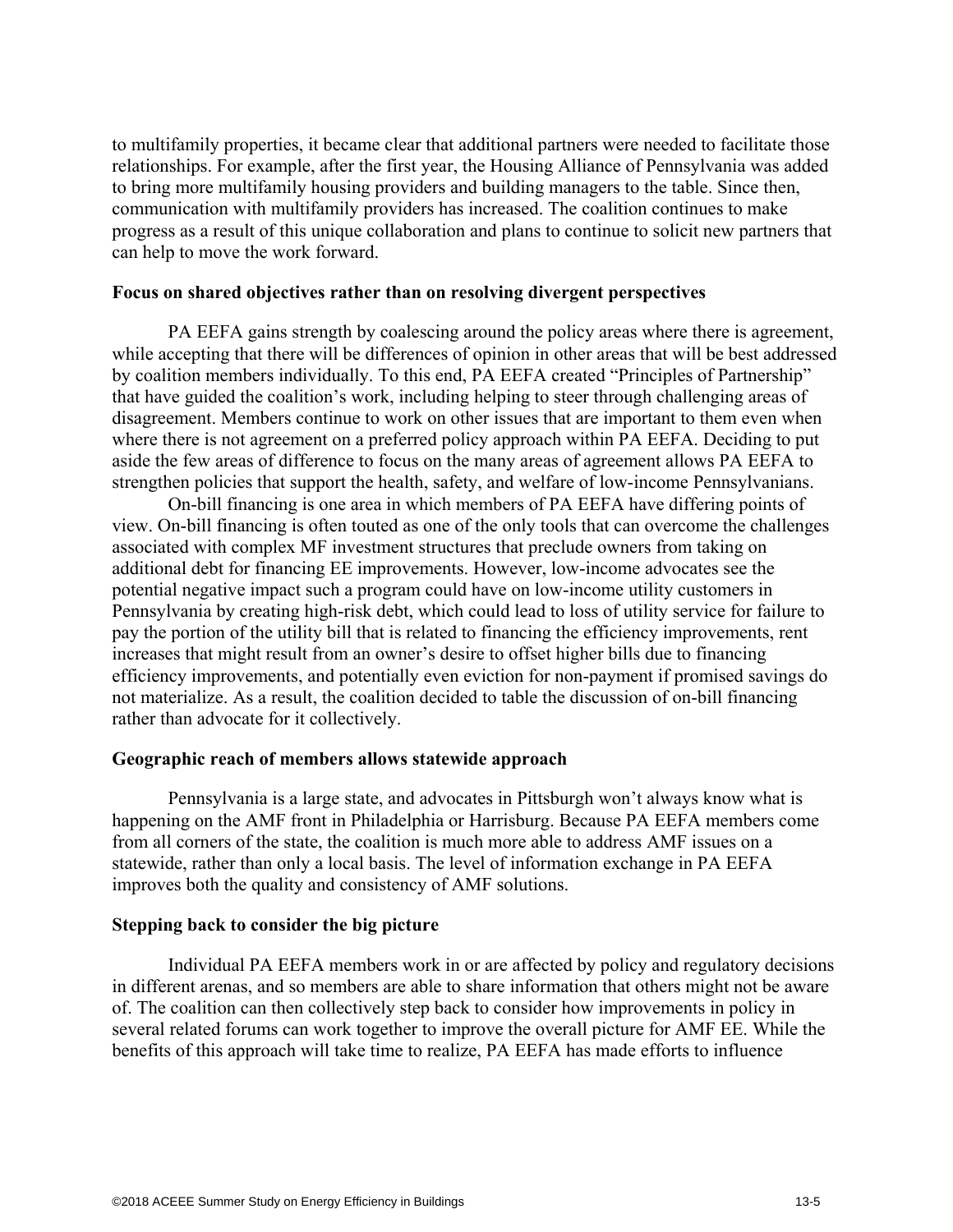improvements in coordination for Act 129, WAP, and LIURP that ultimately could streamline participation in multiple programs while increasing the overall level of service provided.

## **PA EEFA Process**

Because so much of PA EEFA's effectiveness is dependent on regularly sharing information about the constantly changing landscape, PA EEFA holds monthly calls for this specific purpose. When particular opportunities require action, those members of the group who are actively involved with particular activities communicate and coordinate more frequently as needed. PA EEFA also holds in-person meetings in Harrisburg once or twice annually for the purpose of identifying opportunities, prioritizing activities, and determining which members will lead or participate in which efforts.

# **What PA EEFA Has Accomplished**

## **Act 129 Multifamily Programming**

In late 2014, shortly after PA EEFA formed, the PUC initiated its Phase III Act 129 proceeding, which provided PA EEFA with a critical forum to push for policy changes and program enhancements to effectively serve AMF buildings. The PUC's acknowledgement in Phase II that AMF housing is underserved set the stage for PA EEFA to accomplish this advocacy. In the initial comment proceeding, the group drew from the varied expertise of NHT, NRDC, KEEA, PULP, and ACTION Housing in the design, implementation, and delivery of effective energy efficiency programming to propose best practice solutions. There were several wins for PA EEFA. First, the PUC's Phase III Implementation Order increased the low-income savings target from 4.5% to 5.5% of total portfolio savings. Importantly, the Order expressly allowed for the attribution of savings and costs from low-income multifamily programs to count toward the low-income savings requirement. The Order also established a MF work group which brought utilities, the PUC, and stakeholders to the table to discuss how the utility could structure its programming to appropriately serve AMF properties within the Phase III parameters. The Commission did not, however, establish a specific AMF requirement, in large part because the statewide potential study had not specifically assessed the potential for AMF savings (Pa Public Utility Commission 2015).

The PUC's detailed guidance in its Phase III Implementation Order and PA EEFA's active engagement in the MF work group led utilities to craft their proposed Phase III Plans to include AMF programming. This put PA EEFA in a strong advocacy position in the subsequent litigation of the Phase III Plans because it did not need to propose programming from scratch. PA EEFA, collectively, filed public comments that identified obstacles to effective AMF programming within each utility's plan. PULP then intervened and litigated on behalf of CAUSE-PA in the plan cases before the PUC, proposing meaningful solutions to address and resolve those obstacles to more adequately serve the AMF community. Many of these solutions were ultimately included in the negotiated settlement agreements.

As a result of PA EEFA's coordinated policy and litigation efforts, dedicated electric utility funding for AMF energy efficiency projects increased by more than \$28 million over a five-year period. As of July 2017, one year into the five-year Phase III program period, regulated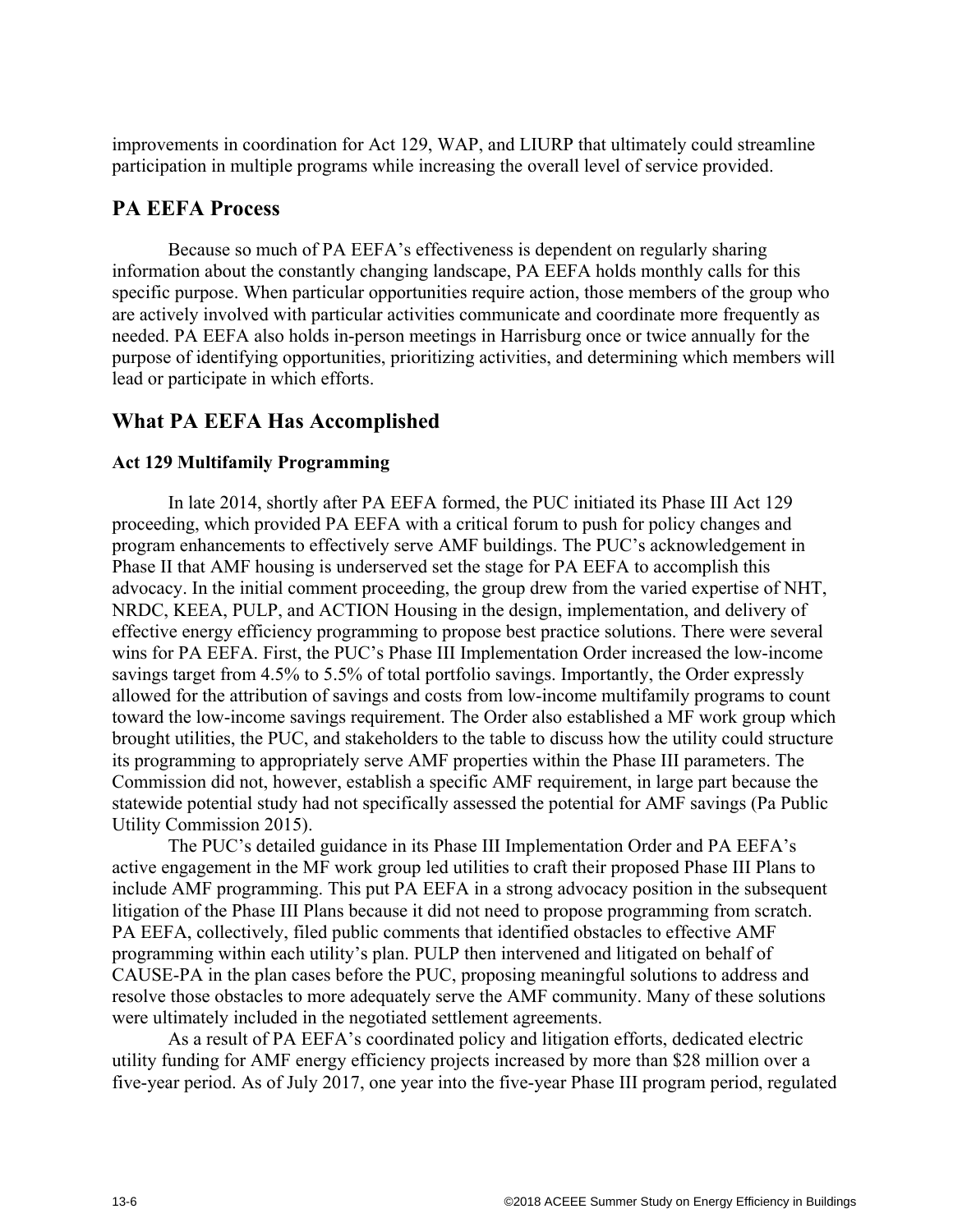electric utilities completed energy upgrades in over 1,700 AMF housing units. An additional 3,800 units were pending completion, and over 5,000 units were identified to be served in the following year. These units would most likely not have been served if it were not for the unified and persistent advocacy efforts of the PA EEFA Coalition.

In addition to increased funding, the utilities agreed to a number of program improvements and collaborative efforts to help overcome barriers to serving AMF properties:

**Coordination with Pennsylvania Housing Finance Agency.** Each utility agreed to align its AMF program offerings with the LIHTC energy efficiency requirements promulgated by PHFA.

**AMF Stakeholder Meetings.** Each utility committed to partnering with the Housing Alliance of Pennsylvania (an EEFA member) to host stakeholder meetings designed to bring multifamily building owners, developers, and other key parties to the table to solicit feedback about the utility's program design and implementation and to drive interest and participation in the programs. In addition to driving interest in the programs, these meetings helped forge relationships with the electric utilities, which have come to look to PA EEFA partners as a trusted resource for identifying new projects, recommending appropriate reforms, and helping to resolve barriers which prevent AMF properties from receiving energy efficiency programming.

**Cross-Sector Coordination.** Each utility agreed to establish a single point of contact and/or enhance cross-sector program communication. This effort is critical, particularly for individually metered buildings which require a combination of Residential and Commercial programming if both individual units and common areas are to receive EE improvements at the same time.

## **Low-income Usage Reduction Program (LIURP)**

PA EEFA has also made noteworthy inroads in the advancement of AMF programming in LIURP. In Philadelphia Gas Works' (PGW) service territory, PA EEFA's partners were successful in pushing for the development of a small AMF program (Pa Utility Commission 2017). The program is unique in that it is available for any AMF property regardless of metering configuration, because, unlike other regulated utilities which recover LIURP funding from residential customers only, PGW recovers funding for its LIURP from all ratepayers.

### **Weatherization Assistance Program**

PA EEFA members have begun to lay the groundwork to develop AMF programming through the Weatherization Assistance Program (WAP). Since the end of ARRA, DCED has not focused Weatherization efforts on AMF, so it is notable that DCED included AMF as a key area for policy development in its 2018-2019 program year. In fact, for the first time since ARRA, DCED supported a 72-unit AMF development through WAP, with a 78% WAP contribution. The success of this project was due to collaboration between PULP and ACTION Housing. An additional 33-unit AMF job was recently completed with 100% WAP contribution. At least one more AMF WAP project is anticipated for the 2017-2018 program year. Experiences gained through these projects will help shape meaningful AMF WAP programming in the coming years.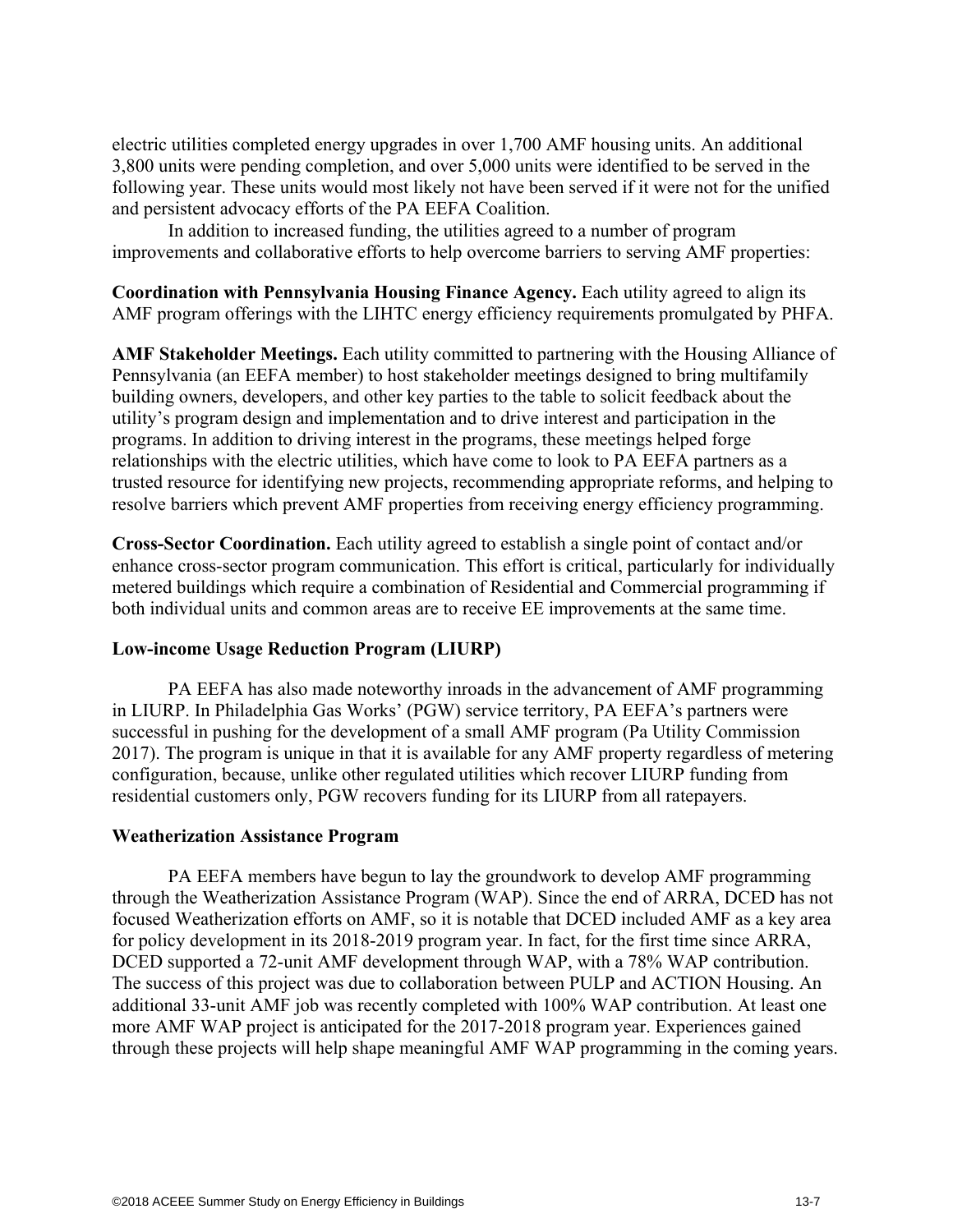# **Ongoing Challenges**

### **Lack of Dedicated Natural Gas Energy Efficiency Programming**

There are many limitations and restrictions to the Act 129 programs, the biggest one being that the programs are electric only, with the result that gas retrofit measures are not funded by utilities. This gap in funding makes whole building retrofits particularly difficult as gas is typically the primary source for heat, especially in Western Pennsylvania. While PA EEFA members have had limited success in the litigation of voluntary  $EExC$  programs,<sup>5</sup> the lack of consistent natural gas energy efficiency programming for AMF across the state poses a significant challenge in Pennsylvania, where the use of natural gas is steadily proliferating (Pa Public Utility Commission v. UGI Utilities, Inc. 2016).

### **Multifamily Metering Configurations**

For electric service, multifamily buildings are usually either master-metered―meaning that the entire building is on one electric meter paid by the owner, or individually metered―meaning the tenants have their own electric meter that they are responsible for. Many individually-metered buildings also have common areas, including hallways, lobbies, parking garages or lots, and laundry rooms for which the landlord is responsible. Where natural gas service is used, it is more common that it is master-metered, though individual metering is also possible.

Master metered buildings are typically on commercial rates, which means that they are only eligible to participate in commercial EE programs. The dwelling units in individually metered buildings are usually on residential rates, with the result that the individual tenants, rather than the landlord, are the potential program customers for residential programs. To further complicate the picture, the common areas are usually on commercial rates, so that the landlord is eligible only for commercial programs for those areas.

Often the owner is unwilling to pay for building upgrades that reduce tenants' utility bills. In HUD funded buildings where there is a calculated utility allowance every year to determine the rate of rent the tenant pays, there is a disincentive to saving money on the tenants' utility bill because their rent will go up based on the expected energy savings. All of this can conspire to make program participation complicated―indeed, too complicated for many potential participants. PA EEFA gained ground with the EDCs through their commitment to promoting a "single point of contact" approach to AMF customers, but more work is needed to ensure that this approach is effectively deployed across the state.

### **Different Definitions of Low-income**

The definition of low-income is not consistent across the utility and housing sectors. AMF housing programs most often use area median income  $(AMI)^6$  to determine qualifying

 $\overline{a}$ 

<sup>&</sup>lt;sup>5</sup> UGI, a natural gas distribution company in North and Central Pennsylvania, has a voluntary EE&C Plan for two of its subsidiaries which each include a limited AMF program.

<sup>6</sup> Area median income (AMI) is the median dollar amount that divides the population into two equal parts. HUD uses AMI to determine eligibility for low-income programs based on metropolitan area and household size.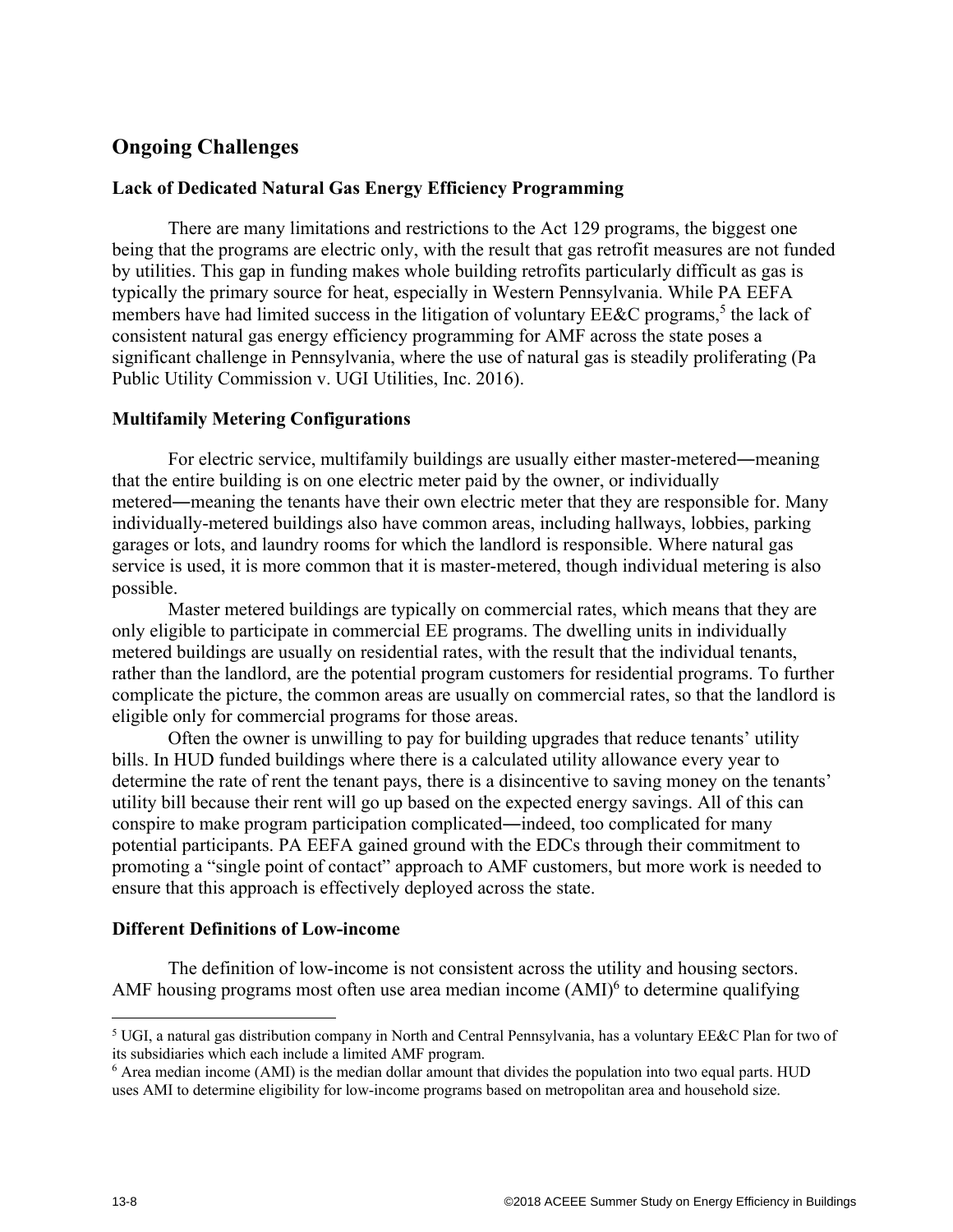income of the tenants (PHFA 2018). However, Act 129, LIURP, and WAP use the federal poverty income guidelines (FPL) to determine program eligibility. The use of two sets of income criteria creates a barrier for AMF seeking to participate in EE&C programs due to the need to income qualify a second time. PA EEFA had some success in the Phase III Act 129 context to coordinate through PHFA, which already requires regular income recertification; however, income verification remains a challenge, particularly for AMF not funded through PHFA.

### **Pushback from the Commercial and Industrial Customer Advocates**

One particularly potent challenge has been the persistent pushback of commercial and industrial customers to EE. In Pennsylvania, the Industrial Customer Alliance has opposed Act 129 programming from its inception, and is actively seeking an "opt-out" for industrial customers (An Act 2017). This poses a significant threat to Act 129, which relies on full participation and funding from all rate classes to ensure that EE&C programming remains both sufficient and cost-effective.

The Office of Small Business Advocate (OSBA) has also opposed enhanced incentives for AMF participants, recommending that they should only be eligible for the same incentive treatment as any other C&I customer, rather than acknowledging that AMF is a fundamentally unique business with its own particular challenges. In the Phase III Act 129 proceeding, OSBA ultimately agreed to moderate enhancements to incentives for AMF properties. In Phase IV, PA EEFA intends to use data from Phase III and stories from AMF housing providers who have been unable to access EE programs to demonstrate the real needs of AMF and to advocate for deeper incentives.

## **Future Priorities for PA EEFA**

#### **Health**

Health outcomes are determined by the conditions in which we live, and people who have poor housing conditions often have poor health outcomes. Too many adults and children end up in the emergency room, in prolonged hospital stays, and in nursing homes because of the poor conditions of their homes or because they lack any home at all. Poor housing can trigger an asthma attack, life on the streets can exacerbate existing and chronic illness, and the lack of accessible housing can mean unnecessary residence in a costly nursing home. There is potential to improve health while reducing health care costs through a collaborative approach in which health care and housing sectors align to increase access to safe, decent, and affordable homes.

Many energy efficiency upgrades to homes can also significantly reduce health hazards. PA EEFA intends to explore these overlaps and collaborate with health care providers, Managed Care Organizations, and state policy makers to advocate for more EE to be implemented to improve the health conditions of affordable housing.

### **Weatherization Assistance Program**

The Weatherization Assistance Program (WAP) has been successful in bringing EE to single family homes in PA since 1977 (Pa DCED 2018). During the ARRA federal stimulus,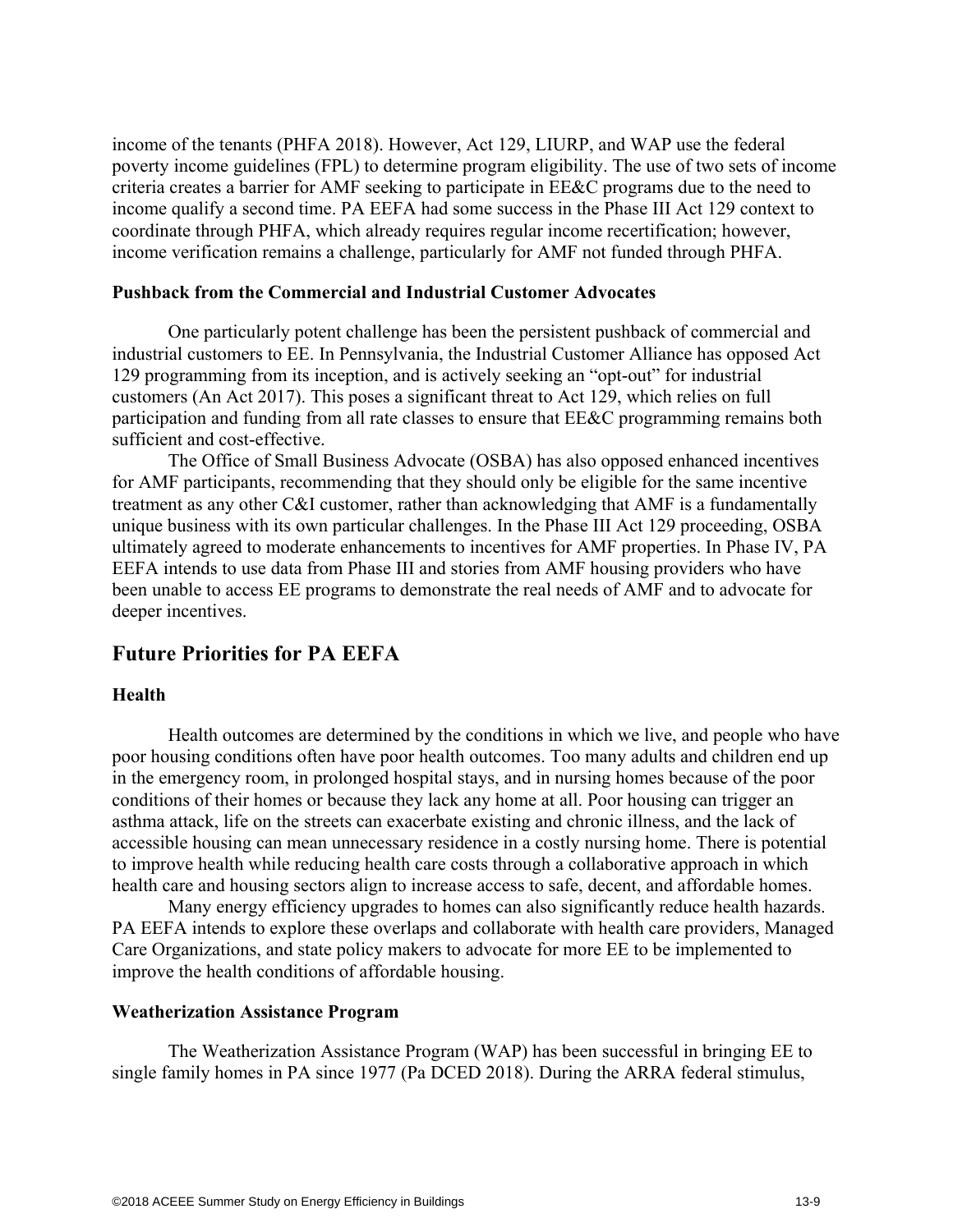WAP partnered with PHFA to weatherize multifamily buildings for a program titled Preservation Through Smart Rehab (CBEI 2014). Since ARRA funding ended, WAP has largely ignored multifamily buildings until this past year. PA EEFA hopes to work with DCED and weatherization providers to increase the participation of AMF buildings in WAP. The WAP program is "fuel neutral" meaning that unlike the utility programs of Act 129, gas measures and ventilation adequacy can be addressed. This means that it should be possible to achieve deeper savings through WAP than is possible through Act 129 programs alone.

## **Low-income Usage Reduction Program**

PA EEFA more recently began advocating for LIURP reforms in Universal Service and Energy Conservation Plan (USECP) proceedings as well as a statewide rulemaking proceeding (Pa Utility Commission 2016). In these proceedings, PA EEFA has advocated for LIURP's highusage threshold to be calculated on a square foot basis. This would allow more frequent treatment of individually metered AMF units through LIURP. To date, because of their smaller size, AMF units often have lower overall usage than single family homes, even if they have higher than average usage per square foot of living space. This has had the perverse consequence of rendering them ineligible for program services. PA EEFA has also advocated for much greater coordination between different utilities and across fuels to make the programs more cost-efficient and allow better service to be provided to more families.

### **Integration of LIURP, WAP, and Act 129 Programming**

PA EEFA's goal of achieving energy savings in AMF housing can be accomplished more effectively through the integration of LIURP, Act 129, and WAP program delivery. Currently these programs largely operate in isolation, with the result that in some cases multiple programs will provide uncoordinated services to a single home in a short period of time, while still failing to achieve a comprehensive result. At the same time, other homes receive nothing due to budget limitations.

Integrated delivery has many advantages. Eliminating redundant administrative structures will save money for ratepayers and allow a greater portion of LIURP, Act 129, and WAP dollars to be devoted to providing services to customers. Providing customers with a single service delivery that provides efficiency services across all fuels in a single interaction will dramatically reduce confusion and fatigue among customers, increasing their willingness to participate in the programs. In turn, it will provide participants with the greatest possible benefits by reducing energy costs across multiple fuel sources and end uses.

## **Act 129, Phase IV**

The second year of Act 129 Phase III programming is currently underway, and the PUC will soon be assessing the potential for ongoing cost-effective savings. PA EEFA members are actively working to connect housing providers that are potential program participants with EDC programs to ensure that participation and savings for this sector meet expectations. PA EEFA is also working with PUC staff and the statewide evaluator to ensure that a robust assessment of the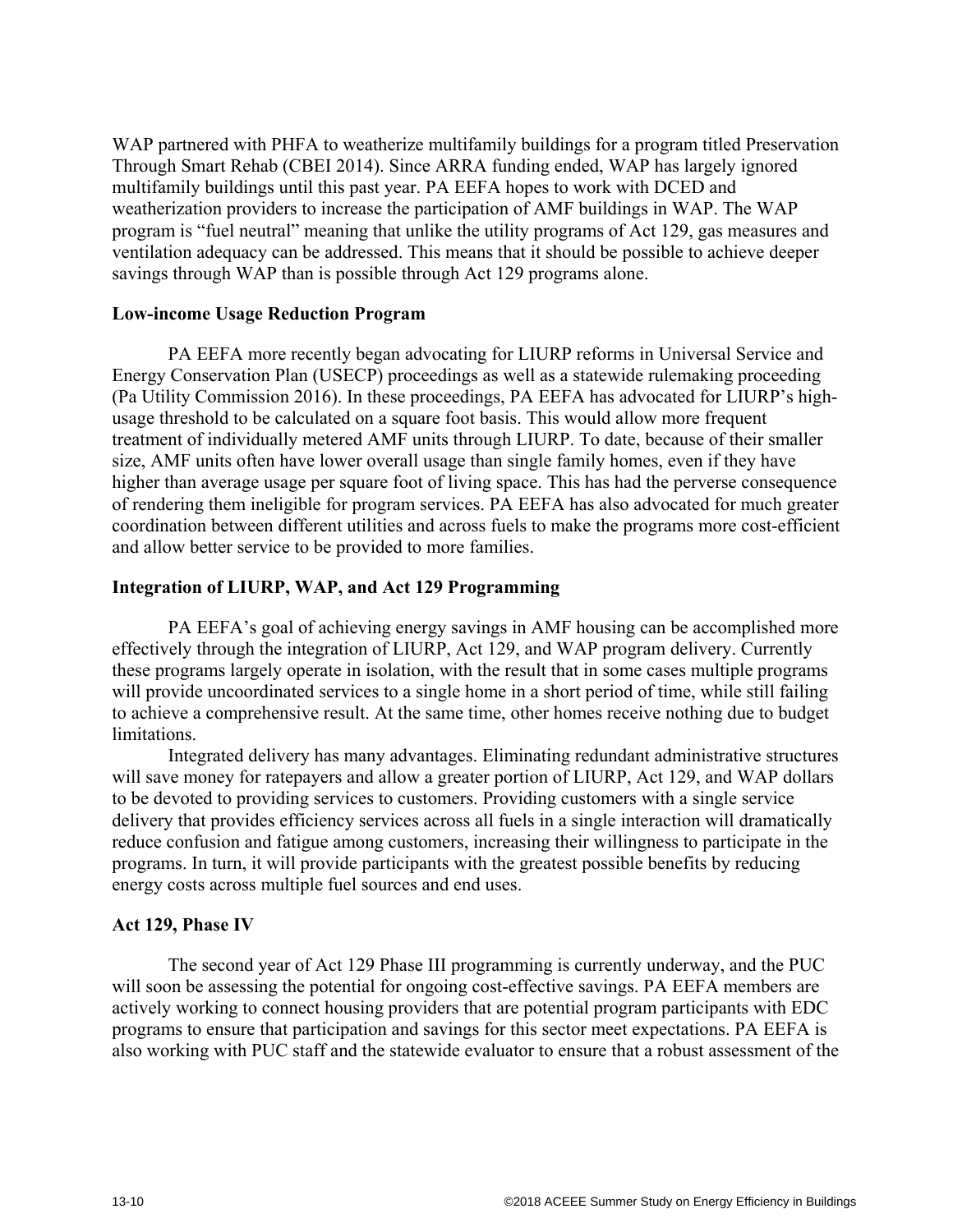potential for savings from AMF buildings across the state is completed before the PUC addresses AMF efforts in Phase IV planning.

# **Conclusion**

PA EEFA has made a real difference in the availability of EE programming for vulnerable households living in AMF housing in Pennsylvania. Significant work remains, including most prominently the better integration of the variety of programs that are provided under different mandates, with different rules, by different parties. The members of PA EEFA believe that continued success is possible, but know that it will take ongoing collaborative advocacy by the coalition.

# **References**

Act 129 of 2008. 66 Pa. C.S. § 2806.1-.2. (passed Oct. 15, 2008).

- An Act (An Act amending Title 66 (Public Utilities) of the Pennsylvania Consolidated Statutes, in restructuring of electric utility industry, further providing for energy efficiency and conservation program). 2017. Senate 805.
- CBEI (Consortium for Building Energy Innovation). 2014. *Energy & Water Savings in Multifamily Affordable Housing: Assessment of the Pennsylvania Housing Finance Agency's ARRA-funded Weatherization Program, Preservation through Smart Rehab.* Pittsburgh, PA: CBEI.
- Drehobl, A., and L. Ross. 2016. *Lifting the High Energy Burden in America's Largest Cities: How Energy Efficiency Can Improve Low-income and Underserved Communities.* Washington, DC: ACEEE. www.aceee.org/research-report/u1602.
- EEFA (Energy Efficiency for All). 2015. *Pennsylvania: New Studies Identify Significant Energy Savings Potential.* Pennsylvania: EEFA. www.energyefficiencyforall.org/sites/default/files/PA%20PS%20%20PDG%20Release%20F act%20Sheet.pdf.
- FSC (Fisher Sheehan and Colton). 2017. *2016 Home Energy Affordability Gap: Pennsylvania.* Belmont, MA. FSC. www.homeenergyaffordabilitygap.com/.
- Hernandez, D. 2016. "Understanding 'Energy Insecurity' and Why It Matters to Health." J. Social Science & Medicine 167: 1-10. www.ncbi.nlm.nih.gov/pmc/articles/PMC5114037.
- HUD (U.S. Department of Housing and Urban Development). n.d. *Affordable Housing*. www.hud.gov/program\_offices/comm\_planning/affordablehousing/.
- NEADA (National Energy Assistance Directors' Association). 2011. *2011 National Energy Assistance Survey.* Washington, DC: NEADA. www.neada.org/news/nov012011.html.